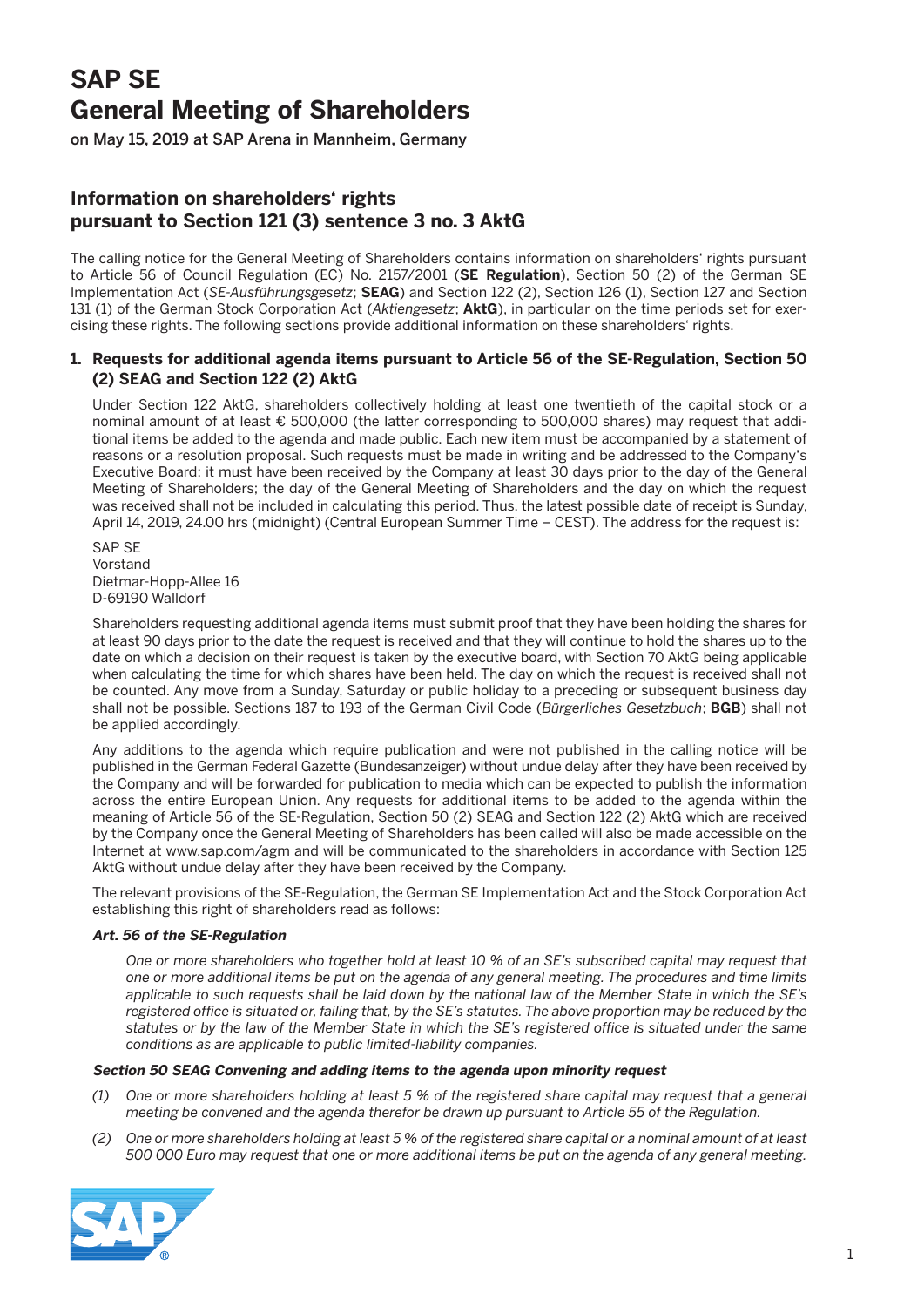## **Section 122 AktG Calling upon minority request (extract)**

- *(1) A general meeting of shareholders shall be called if shareholders collectively holding at least one twentieth of the capital stock submit a written request for such meeting to be called, stating the purpose and reasons of such meeting; such request shall be directed to the executive board. The articles of incorporation may provide that the right to call a general meeting of shareholders shall require another form or the holding of a lower portion of the capital stock. Persons submitting a request must prove that they have held the shares*  for at least 90 days before the date the request is received and that they hold the shares until the executive *board decides on the request. Section 121 (7) shall be applied accordingly.*
- *(2) In the same manner, shareholders collectively holding at least one twentieth of the capital stock or a nominal amount of at least € 500,000 may request that additional items be added to the agenda and made public. Each new item must be accompanied by a statement of reasons or a resolution proposal. The request within the meaning of sentence 1 must be received by the company at least 24 days, or in the case of listed companies at least 30 days, prior to the date of the meeting; the day of receipt shall not be included in calculating this period.*

#### **Section 121 AktG General (extract)**

 *(7) For periods and deadlines counted backwards from the date of the meeting, the day of the meeting shall not be included in the calculation. Any move from a Sunday, Saturday or public holiday to a preceding or subsequent business day shall not be possible. Sections 187 to 193 of the German Civil Code (BGB) shall not be applied accordingly. In the case of non-listed companies, the articles of association may determine a different calculation of the period.*

#### **Section 70 AktG Computation of the Period of Share Ownership**

 *If the exercise of rights arising from a share requires that the shareholder has been the holder of such share for a certain period of time, the right to demand transfer of title from a credit institution, a financial services institute, or an enterprise operating under Section 53 (1) sentence 1 or Section 53b (1) sentence 1 or (7) of the Banking Act is deemed equivalent to ownership. The period during which the share was owned by a predecessor is attributed to the shareholder, provided that it has acquired the share without consideration from its fiduciary, as a successor in legal interest by operation of law, in connection with the liquidation of a community of interest, or as a result of a transfer of assets pursuant to Section 13 of the Insurance Supervision Act or Section 14 of the Building Loan Associations Act.*

### **2. Counter-motions and nominations pursuant to Section 126 (1) and Section 127 AktG**

 At the General Meeting of Shareholders, shareholders (entitled to attend) may put forward motions and, where appropriate, nominations relating to particular agenda items and the rules of procedure without any notice, publication or other special action being required prior to the General Meeting of Shareholders. This does not apply in the case of online participation. Counter-motions and nominations by shareholders may only be put to the vote if they are put forward during the General Meeting of Shareholders; this also applies if the relevant counter-motion or nomination has been published in accordance with Section 126 or Section 127 AktG, respectively.

 Counter-motions within the meaning of Section 126 AktG regarding the proposals of the Executive Board and the Supervisory Board on any specific item on the agenda as well as nominations within the meaning of Section 127 AktG will be made available via the Internet at www.sap.com/agm, including the name of the shareholder concerned, the statement of reasons, which, however, is not required for nominations, and a statement, if any, by the management and, in the event of nominations by a shareholder regarding the election of Supervisory Board members, the information pursuant to Section 127 sentence 4 AktG, if received by the end (i.e. 24.00 hrs (midnight) (CEST)) of April 30, 2019, at

 SAP SE Investor Relations Dietmar-Hopp-Allee 16 D-69190 Walldorf Fax: +49 (0) 62 27/7 - 4 08 05 E-mail: investor@sap.com

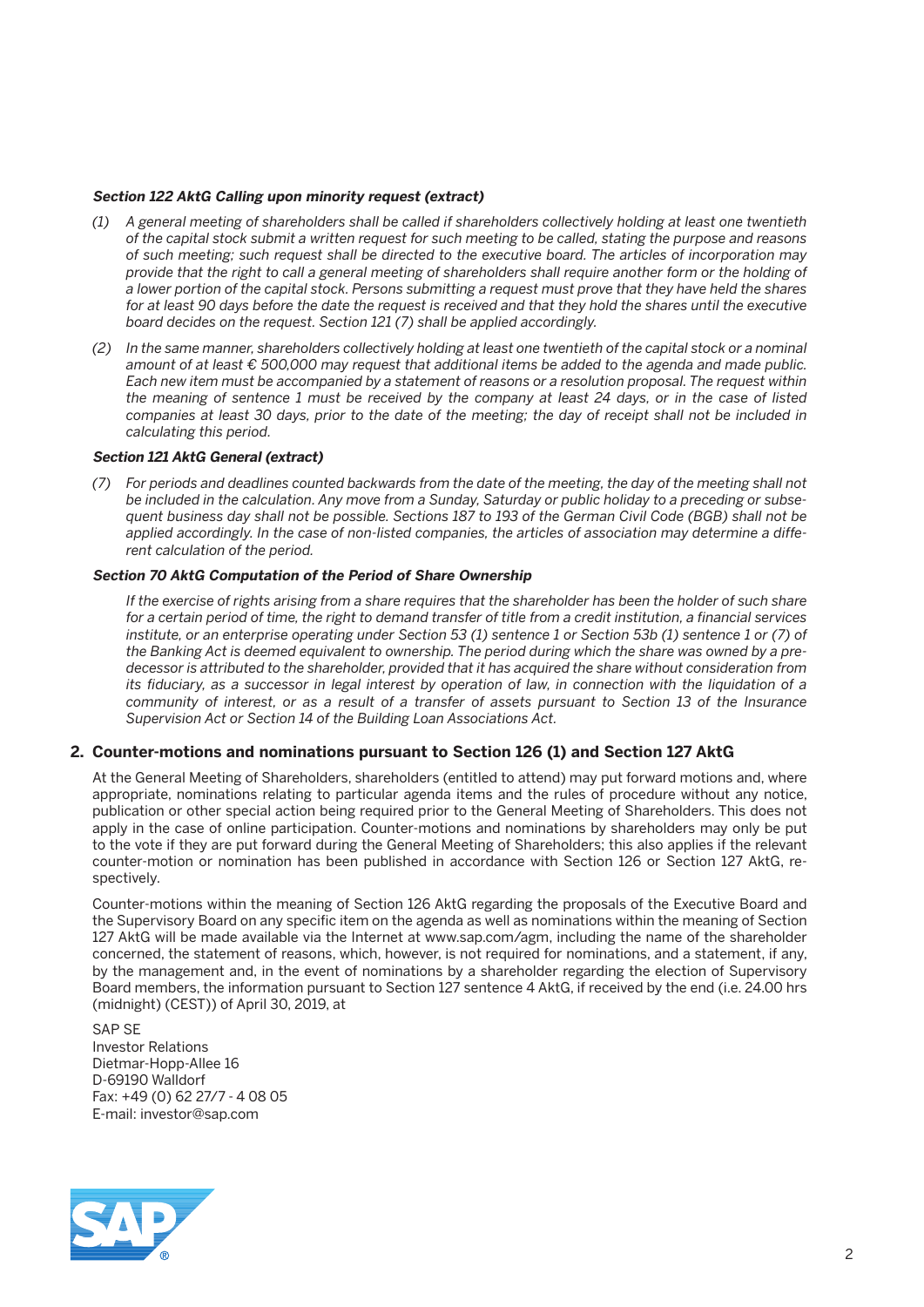and if the remaining requirements with regard to the Company's obligation to make available counter-motions and nominations pursuant to Section 126 and Section 127 AktG are complied with. This obligation creates a corresponding right of the shareholders to have their counter-motions and nominations made available. In addition to submission in good time at the above address, which is stated in the calling notice for this purpose, it is a requirement for the obligation to make available counter-motions within the meaning of Section 126 AktG, but not nominations within the meaning of Section 127 AktG, that not only the actual counter-motion but also the related statement of reasons is received in good time at the above address. Even where the requirements set out above are met, there is no obligation to make counter-motions and nominations available if the criteria defined in Section 126 (2) AktG are fulfilled, and in the case of nominations additionally if Section 127 sentence 3 AktG applies.

 The provisions of the Stock Corporation Act which form the basis of this right of shareholders, which also stipulate the conditions under which counter-motions and nominations need not be made available, are as follows:

### **Section 126 Motions by shareholders**

- *(1) Motions put forward by shareholders, including the name of the shareholder concerned, the statement of reasons and a statement, if any, by the management, shall be made accessible to the entitled persons named in Section 125 (1) to (3) subject to the conditions stipulated therein if, at least 14 days prior to date of the general meeting of shareholders, the shareholder submits a counter-motion, together with a statement of reasons, regarding a proposal by the executive board and supervisory board on any specific item on the agenda to the company at the address stated for this purpose in the calling notice. The day of receipt shall not be included in calculating this period. In the case of listed companies, access shall be provided via the company's website. Section 125 (3) shall apply accordingly.*
- *(2) A counter-motion and the related statement of reasons are not required to be made accessible* 
	- *1. if the executive board would render itself liable to prosecution by providing such access,*
	- *2. if the counter-motion would result in a resolution by the general meeting of shareholders which is unlawful or in breach of the articles of incorporation,*
	- *3. if the statement of reasons is manifestly incorrect or misleading in material aspects or if it is offensive,*
	- *4. if a counter-motion by the shareholder based on the same subject matter has already been made accessible pursuant to Section 125 in connection with a general meeting of shareholders of the company,*
	- *5. if the same counter-motion of the shareholder with essentially the same stated reasons was made accessible pursuant to Section 125 in the last five years in the context of at least two general meetings of shareholders of the company and less than one-twentieth of the capital stock represented voted for it at the general meeting of shareholders,*
	- *6. if the shareholder indicates that he will neither attend the general meeting of shareholders nor arrange for a representative to attend on his behalf, or*
	- *7. if the shareholder failed to file or cause to be filed on his behalf a counter-motion communicated by him in the past two years at two general meetings of shareholders.*
	- *The statement of reasons is not required to be made accessible if it is longer than 5,000 characters in total.*
- *(3) If several shareholders file a counter-motion regarding the same subject matter proposed for resolution, the executive board may combine the counter-motions and their statements of reasons.*

#### **Section 127 Nominations by shareholders**

 *Section 126 shall apply mutatis mutandis to nominations put forward by shareholders for the election of supervisory board members or auditors. No reasons need to be stated for nominations. The executive board is not obligated to make the nomination accessible if the nomination does not contain the information pursuant to Section 124 (3) sentence 4 and Section 125 (1) sentence 5. The executive board shall add the following information to nominations put forward by shareholders for the election of supervisory board members of listed companies which are subject to the German Co-Determination Act (Mitbestimmungsgesetz), the German Coal and Steel Co-Determination Act (Montan-Mitbestimmungsgesetz) or the German Co-Determination Supplementary Act (Mitbestimmungsergänzungsgesetz):*

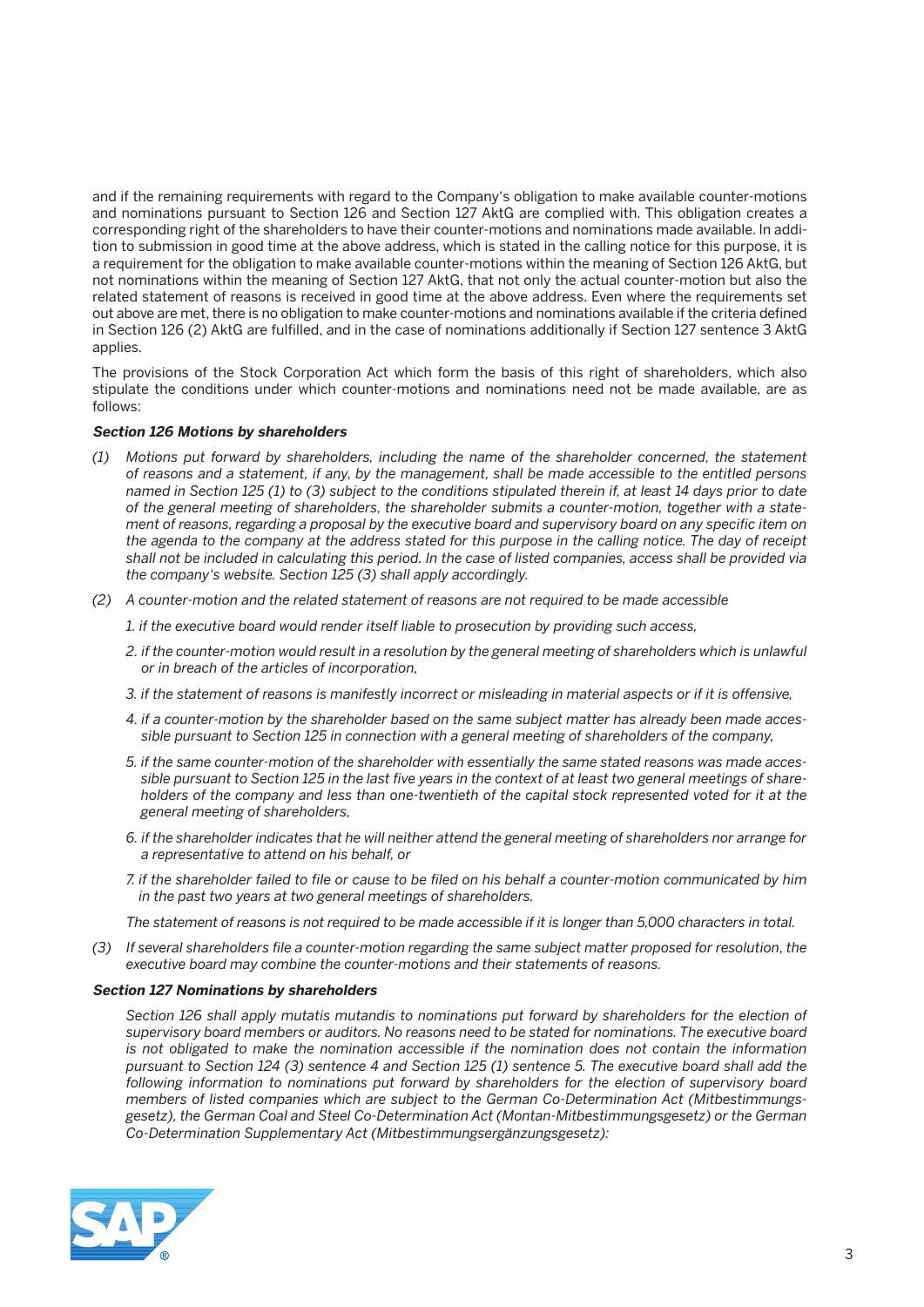- *1. Indication of the requirements pursuant to section 96 (2),*
- *2. Statement whether any objection was raised against joint compliance (Gesamterfüllung) pursuant to section 96 (2) sentence 3, and*
- *3. Statement of the minimum numbers of seats on the supervisory board to be held by women and men, respectively, in order to fulfill the minimum share requirement (Mindestanteilsgebot) pursuant to section 96 (2)) sentence 1.*

### **Section 124 Publication of supplementary requests; resolution proposals (extract: sentence 4)**

 *(3) (...) The proposal for the election of supervisory board members or auditors shall state the name, occupation held and place of residence. (...)* 

### **Section 125 Notices to shareholders and supervisory board members**

- *(1) At least 21 days prior to the date of the shareholders' meeting, the managing board shall communicate the notice of the shareholders' meeting to those credit institutions and shareholders' associations that exercised voting rights on behalf of shareholders at the preceding shareholders' meeting or that have requested such communication. The day of the communication shall not be counted. If the agenda has to be amended in accordance with Section 122 (2), such amended agenda shall be communicated in the case of stock exchange listed companies. The communication shall indicate the possibilities of exercising voting rights by a proxy, in-cluding by a shareholders' association. In the case of stock exchange listed companies, any nomination for the election of supervisory board members must be accompanied by details on the membership in other super-visory boards whose establishment is required by law; details on their membership in comparable domestic and foreign controlling bodies of business enterprises should also be provided.*
- *(2) The managing board shall provide the same communication to shareholders who make such request or are*  registered as shareholders in the company's stock register at the beginning of the 14th day before the *meeting. The articles may constrain communication to electronic means.*
- *(3) Every member of the supervisory board may request that the managing board send the same communication to him / her.*
- *(4) Upon request, every member of the supervisory board and every shareholder shall be sent the resolutions adopted at the shareholders' meeting.*
- *(5) Financial services institutions and enterprises operating under Section 53 (1) sentence 1 or Section 53 b (1) sentence 1 or Section 53 b (7) of the German Banking Act (KWG) shall be treated as equivalent to credit institutions.*

### **3. Shareholders' right to information pursuant to Section 131 (1) AktG**

 Under Section 131 (1) AktG, any shareholder who makes a corresponding request at the General Meeting of Shareholders must be given information by the Executive Board relating to the Company's affairs, including its legal and business relations to affiliates, the position of the group and the companies consolidated in the group financial statements, provided such information is necessary in order to make an informed judgment in respect of an agenda item and the Executive Board does not have the right to refuse to disclose such information. The rights to refuse to disclose information are listed in Section 131 (3) AktG. Shareholders attending online, however, are not able to issue requests for information.

 The provisions of the Stock Corporation Act establishing this right of shareholders, which also stipulate the conditions under which information is not required to be disclosed, read as follows:

### **Section 131 Shareholder's right to information**

 *(1) Any shareholder who makes a corresponding request at the general meeting of shareholders shall be given information by the executive board relating to the company's affairs, provided such information is necessary in order to make an informed judgment in respect of an agenda item. The duty to provide information shall also extend to the company's legal and business relations to affiliates. If a company makes use of the simplified procedure pursuant to Section 266 (1) sentence 3, Section 276 or Section 288 of the German Commercial Code (Handelsgesetzbuch), each shareholder may request that the annual financial statements be presented to him at the general meeting of shareholders dealing with such annual financial statements in the form which would have been used without such simplified procedure. The duty of the executive*